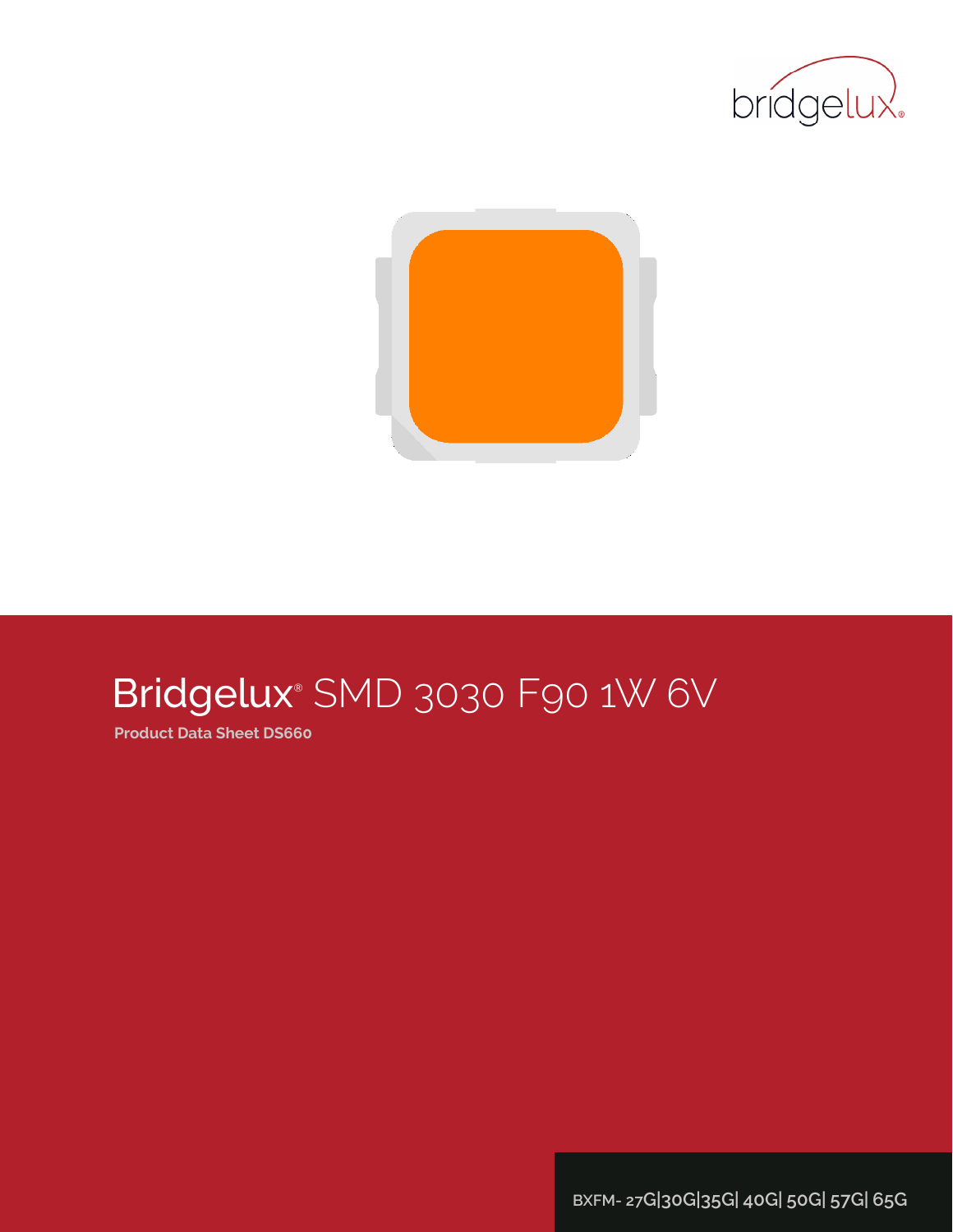# 3030  $\overline{\bigcap}$ **JNS**



### Introduction

Bridgelux F90 Series combine unique phosphor and packaging technology to achieve today's CRI80 LED flux with a CRI of 90. It can be incorporated in virtually any luminaire (such as linear lamps, downlights, spotlights, high-bay) and can increase the vividness of strong red colors which is particularly desirable in retail applications. • Contract the chinology to achieved and the star and the star of desirable in retail as<br>
• Ease of design a<br>
• Contract of design a<br>
• Compliant with e<br>
• Compliant with e<br>
• Design flexibility

#### **Features**

- Industry-standard 3030 footprint
- 5 bin color control
- Enables 3- and 6-step MacAdam ellipse custom binning kits
- RoHS compliant and lead free
- Multiple CCT configurations for a wide range of lighting applications

#### **Benefits**

- Lower operating and manufacturing cost
- Ease of design and rapid go-to-market
- Uniform, consistent white light
- Reliable and constant white point
- Compliant with environmental standards
- · Design flexibility

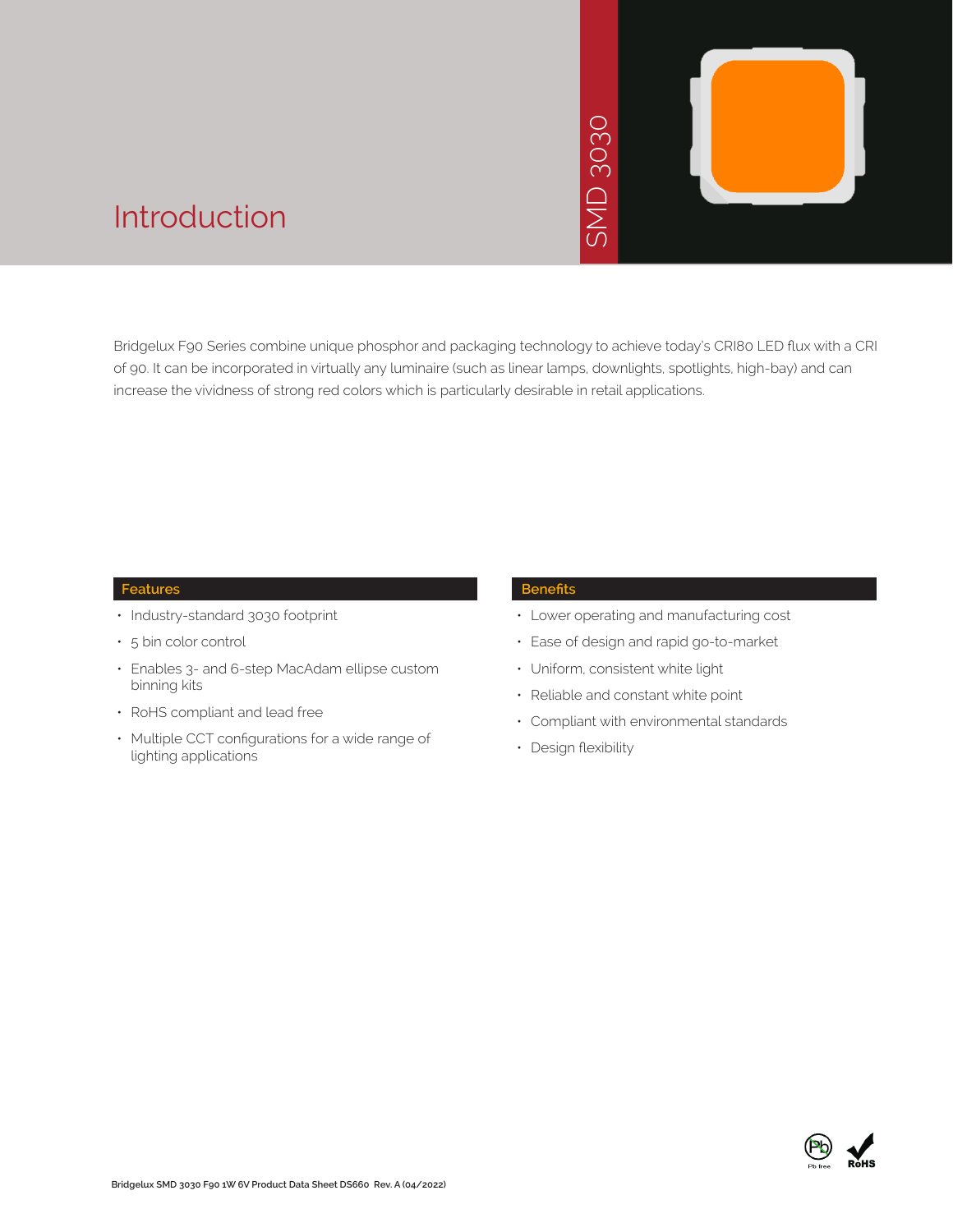### **Contents**

| Product Feature Map               | $\overline{c}$ |
|-----------------------------------|----------------|
| Product Nomenclature              | $\overline{c}$ |
| <b>Product Test Conditions</b>    | $\overline{c}$ |
| <b>Product Selection Guide</b>    | 3              |
| <b>Electrical Characteristics</b> | $\overline{4}$ |
| Absolute Maximum Ratings          | 5              |
| <b>Product Bin Definitions</b>    | 6              |
| Performance Curves                | 9              |
| <b>Typical Radiation Pattern</b>  | 12             |
| Typical Color Spectrum            | 13             |
| <b>Mechanical Dimensions</b>      | 14             |
| Reliability                       | 15             |
| <b>Reflow Characteristics</b>     | 16             |
| Packaging                         | 17             |
| Design Resources                  | 19             |
| Precautions                       | 19             |
| <b>Disclaimers</b>                | 19             |
| About Bridgelux                   | 20             |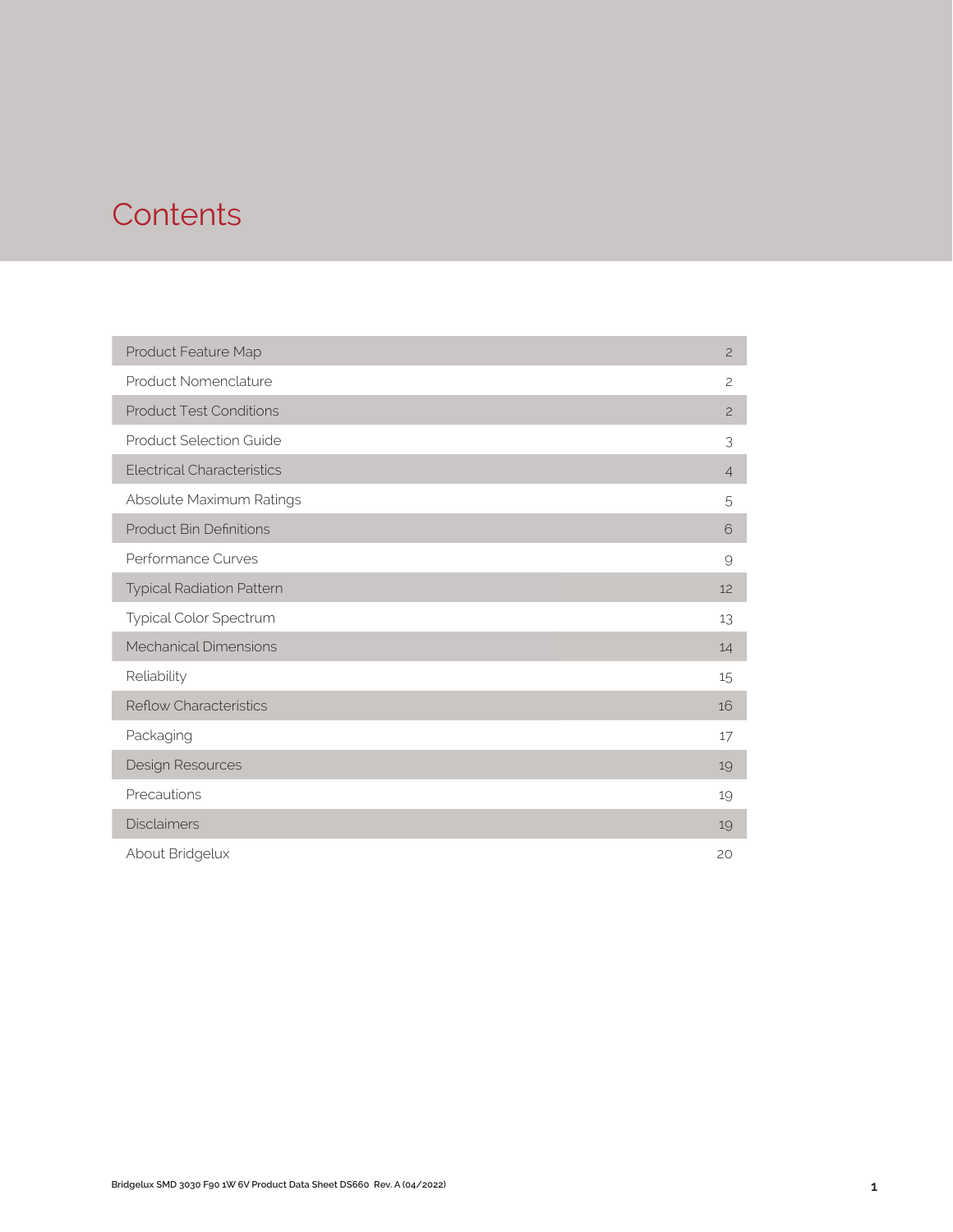### Product Feature Map

Bridgelux SMD LED products come in industry standard package sizes and follow ANSI binning standards. These LEDs are optimized for cost and performance, helping to ensure highly competitive system lumen per dollar performance while addressing the stringent efficacy and reliability standards required for modern lighting applications.





#### **Product Test Conditions**

Bridgelux SMD 3030 LEDs are tested and binned with a 10ms pulse of 150mA at T<sub>j</sub> (junction temperature)=T<sub>sp</sub> (solder point temperature) =25°C. Forward voltage and luminous flux are binned at a  $\mathsf{T}_{\mathsf{j}}\mathsf{-}\mathsf{T}_{\mathsf{sp}}\mathsf{=}$ 25°C.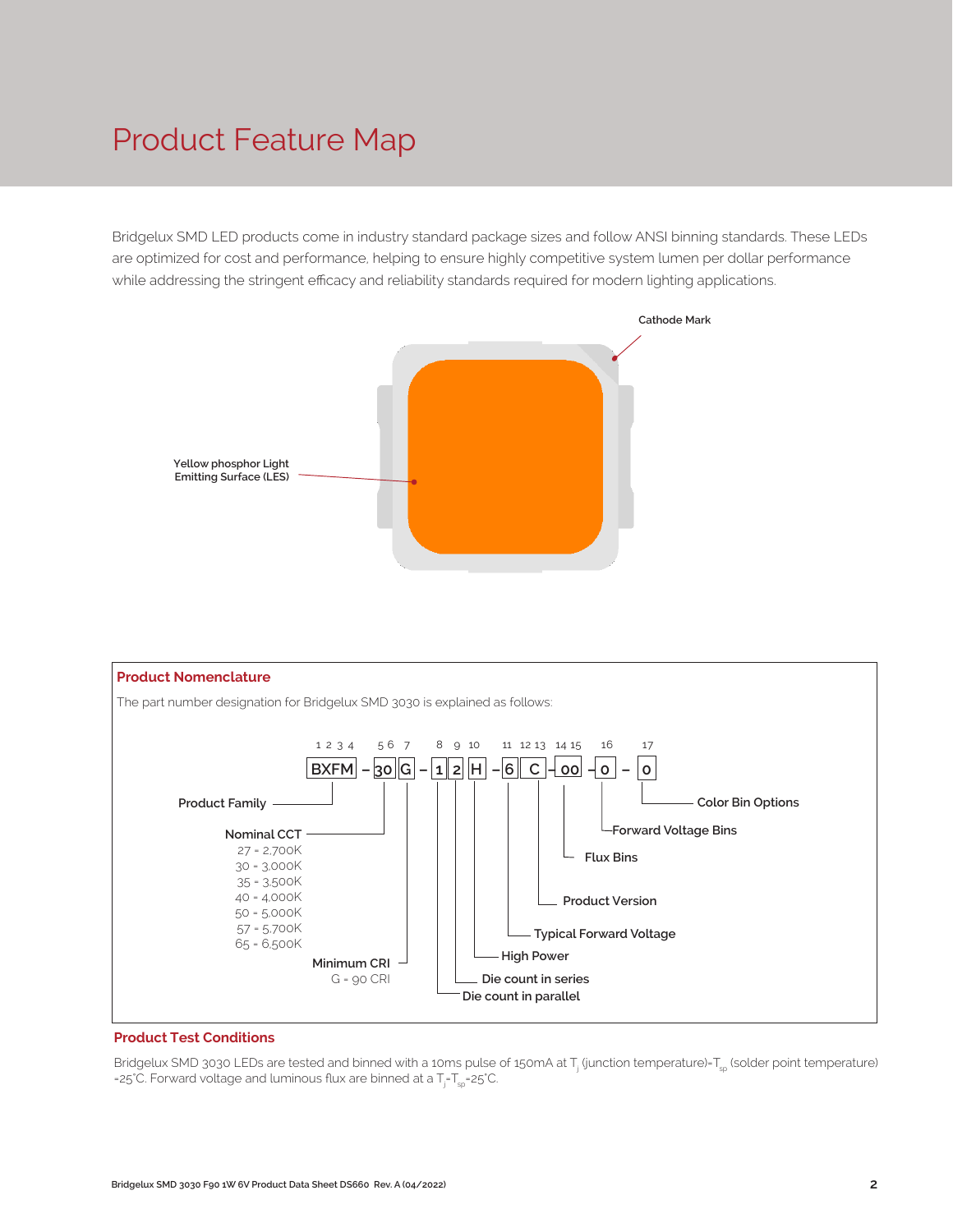### Product Selection Guide

The following product configurations are available:

| Part Number <sup>1,6</sup> | Nominal CCT <sup>2</sup><br>CRI3.5<br>(K) |      | <b>Nominal</b><br><b>Drive Current</b> | Forward Voltage <sup>4.5</sup><br>(V) |                |            | <b>Typical Pulsed</b><br>Flux (lm) <sup>5</sup> | <b>Typical Power</b> | <b>Typical Effi-</b> |
|----------------------------|-------------------------------------------|------|----------------------------------------|---------------------------------------|----------------|------------|-------------------------------------------------|----------------------|----------------------|
|                            |                                           |      | (mA)                                   | Min                                   | <b>Typical</b> | <b>Max</b> |                                                 | (W)                  | cacy (lm/W)          |
| BXFM-27G-12H-6C-00-0-0     | 2700                                      | 89   | 150                                    | 5.80                                  | 6.15           | 6.60       | 135.0                                           | 0.9                  | 146                  |
| BXFM-30G-12H-6C-00-0-0     | 3000                                      | 89   | 150                                    | 5.80                                  | 6.15           | 6.60       | 137.0                                           | 0.9                  | 149                  |
| BXFM-35G-12H-6C-00-0-0     | 3500                                      | 89   | 150                                    | 5.80                                  | 6.15           | 6.60       | 137.0                                           | 0.9                  | 149                  |
| BXFM-40G-12H-6C-00-0-0     | 4000                                      | 88.5 | 150                                    | 5.80                                  | 6.15           | 6.60       | 141.0                                           | 0.9                  | 153                  |
| BXFM-50G-12H-6C-00-0-0     | 5000                                      | 88.5 | 150                                    | 5.80                                  | 6.15           | 6.60       | 141.0                                           | 0.9                  | 153                  |
| BXFM-57G-12H-6C-00-0-0     | 5700                                      | 88.5 | 150                                    | 5.80                                  | 6.15           | 6.60       | 139.0                                           | 0.9                  | 150                  |
| BXFM-65G-12H-6C-00-0-0     | 6500                                      | 88.5 | 150                                    | 5.80                                  | 6.15           | 6.60       | 139.0                                           | 0.9                  | 150                  |

#### **Table 1:** Selection Guide, Pulsed Measurement Data at 150mA (T<sub>j</sub>=T<sub>sp</sub>=25°C)

#### **Table 2:** Selection Guide, Pulsed Test Performance  $(T_{sn} = 85^{\circ}C)^{7,8}$

| Nominal CCT <sup>2</sup><br>Part Number <sup>1,6</sup><br>(K) |      | CR <sup>3.5</sup> | <b>Nominal</b><br><b>Drive Current</b> |      | <b>Forward Voltage4.5</b><br>(V) |            |                        | <b>Typical Power</b><br>(W) | <b>Typical Effi-</b> |
|---------------------------------------------------------------|------|-------------------|----------------------------------------|------|----------------------------------|------------|------------------------|-----------------------------|----------------------|
|                                                               |      |                   | (mA)                                   | Min  | <b>Typical</b>                   | <b>Max</b> | Flux (lm) <sup>5</sup> |                             | cacy (lm/W)          |
| BXFM-27G-12H-6C-00-0-0                                        | 2700 | 90                | 150                                    | 5.61 | 5.95                             | 6.38       | 122.2                  | 0.9                         | 137                  |
| BXFM-30G-12H-6C-00-0-0                                        | 3000 | 90                | 150                                    | 5.61 | 5.95                             | 6.38       | 124.0                  | O.9                         | 139                  |
| BXFM-35G-12H-6C-00-0-0                                        | 3500 | 90                | 150                                    | 5.61 | 5.95                             | 6.38       | 124.0                  | 0.9                         | 139                  |
| BXFM-40G-12H-6C-00-0-0                                        | 4000 | 90                | 150                                    | 5.61 | 5.95                             | 6.38       | 127.6                  | O.9                         | 143                  |
| BXFM-50G-12H-6C-00-0-0                                        | 5000 | 90                | 150                                    | 5.61 | 5.95                             | 6.38       | 127.6                  | 0.9                         | 143                  |
| BXFM-57G-12H-6C-00-0-0                                        | 5700 | 90                | 150                                    | 5.61 | 5.95                             | 6.38       | 125.8                  | 0.9                         | 141                  |
| BXFM-65G-12H-6C-00-0-0                                        | 6500 | 90                | 150                                    | 5.61 | 5.95                             | 6.38       | 125.8                  | O.9                         | 141                  |

Notes for Tables 1 & 2:

1. The last 6 characters (including hyphens '-') refer to flux bins, forward voltage bins, and color bin options, respectively. "00-0-0" denotes the full distribution of flux, forward voltage, and 6 SDCM color.

 Example: BXFM-30G-12H-6C-00-0-0 refers to the full distribution of flux, forward voltage, and color within a 3000K 6-step ANSI standard chromaticity region with a minimum of 90CRI, 2x1 die configuration, 6.15V typical forward voltage.

2. Product CCT is the nominal CCT at Tsp = 60°C as defined by ANSI C78.377-2011.

- 3. Listed CRIs are minimum values at corresponding temperatures and include test tolerance.
- 4. Products tested under pulsed condition (10ms pulse width) at nominal drive current where Tj=Tsp=25°C.

5. Bridgelux maintains a ±7.5% tolerance on luminous flux measurements, ±0.15V tolerance on forward voltage measurements, and ±2 tolerance on CRI measurements for the SMD 3030.

- 6. Refer to Table 5 and Table 6 for Bridgelux SMD 3030 Luminous Flux Binning and Forward Voltage Binning information.
- 7. Typical pulsed test performance values are provided as reference only and are not a guarantee of performance.

8. Typical performance is estimated based on operation under pulsed current with LED emitter mounted onto a heat sink with thermal interface material and the solder point temperature maintained at 85°C. Based on Bridgelux test setup, values may vary depending on the thermal design of the luminaire and/or the exposed environment to which the product is subjected.

9. In order to ensure the accuracy of the test by Everfine sphere the test model suggest to use conventional test preheat for 30ms integrating time for 20ms. If using pulse model, pulse width suggest to use IP 80-90%. Hot cold test must use conventional test and wavelength accuracy is required to be 1nm. The test conditions must be fixed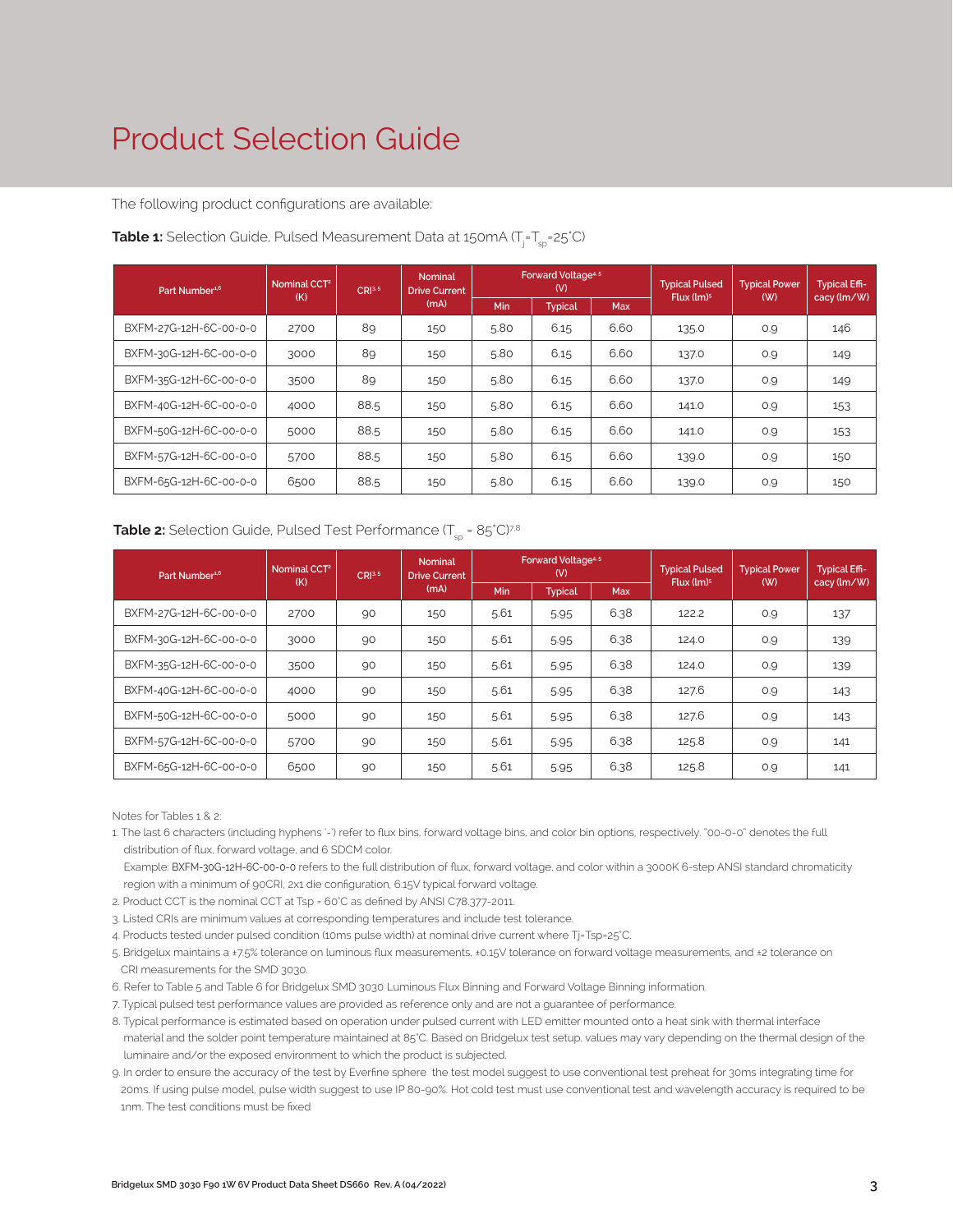### Electrical Characteristics

#### **Table 3: Electrical Characteristics**

|                          | <b>Drive Current</b> |                | <b>Forward Voltage</b><br>$(V)^{2,3}$ |                | <b>Typical</b><br><b>Temperature</b><br><b>Coefficient</b>  | <b>Typical</b><br><b>Thermal</b><br><b>Resistance</b>                |  |
|--------------------------|----------------------|----------------|---------------------------------------|----------------|-------------------------------------------------------------|----------------------------------------------------------------------|--|
| Part Number <sup>1</sup> | (mA)                 | <b>Minimum</b> | <b>Typical</b>                        | <b>Maximum</b> | of Forward<br>Voltage<br>$\Delta V \sim \Delta T$<br>(mV/C) | <b>Junction</b><br>to Solder Point <sup>4</sup><br>$R_{j-sp}$ (°C/W) |  |
| BXFM-XXG-12H-6C-00-0-0   | 150                  | 5.8            | 6.15                                  | 6.6            | 1.0                                                         | 12                                                                   |  |

Notes for Table 3:

1. The last 6 characters (including hyphens '-') refer to flux bins, forward voltage bins, and color bin options, respectively. "00-0-0" denotes the full distribution of flux, forward voltage, and 6 SDCM color.

 Example: BXFM-30G-12H-6C-00-0-0 refers to the full distribution of flux, forward voltage, and color within a 3000K 6-step ANSI standard chromaticity region with a minimum of 90CRI, 2x1 die configuration, high power, 6.15V typical forward voltage.

2. Bridgelux maintains a tolerance of ± 0.15V on forward voltage measurements. Voltage minimum and maximum values at the nominal drive current are guaranteed by 100% test.

3. Products tested under pulsed condition (10ms pulse width) at nominal drive current where Tsp = 25°C.

4. Thermal resistance value was calculated using total electrical input power; optical power was not subtracted from input power.

5. Thermal resistance is only for the LED test values.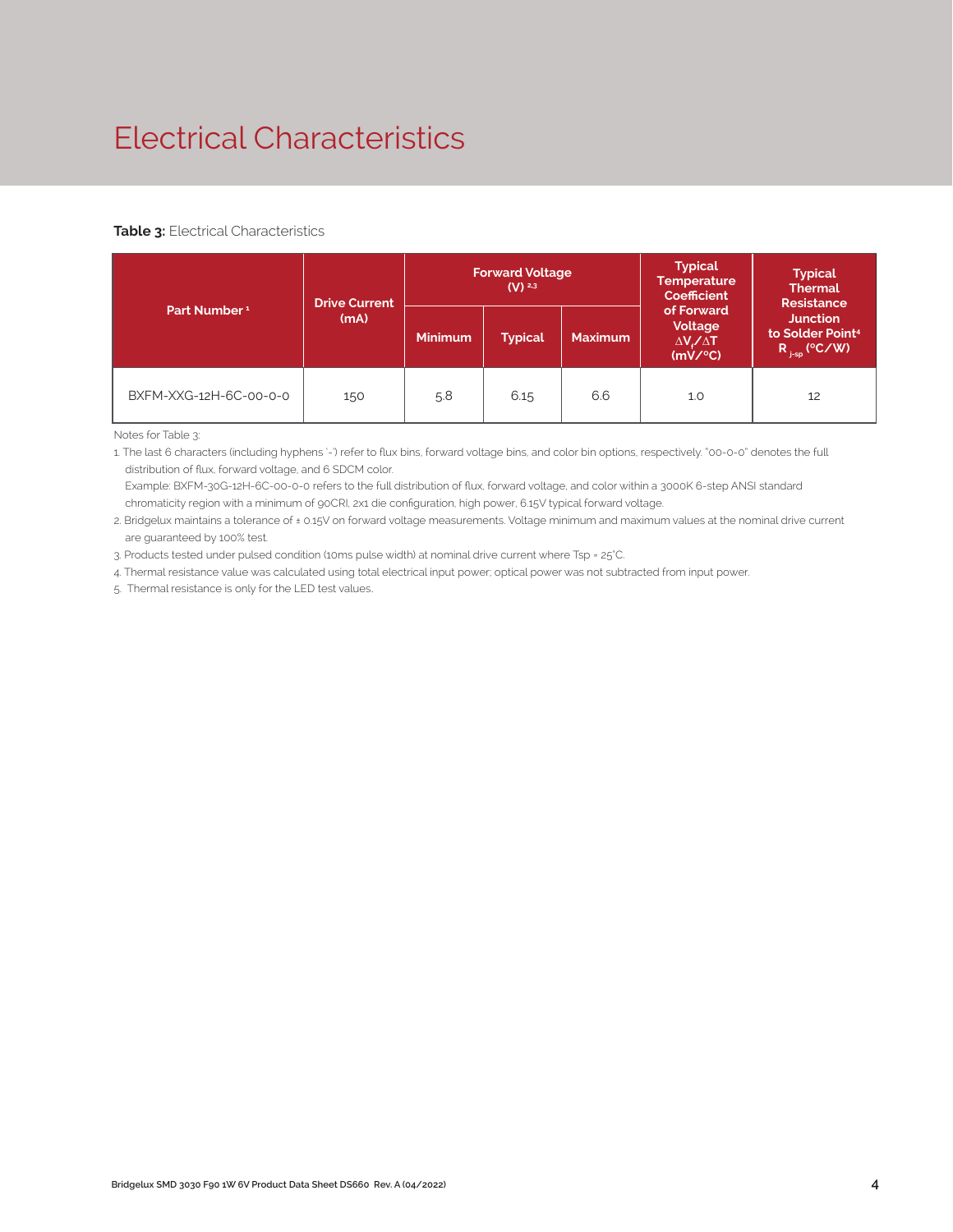## Absolute Maximum Ratings

#### **Table 4:** Maximum Ratings

| Parameter                                             | Maximum Rating                                  |  |  |
|-------------------------------------------------------|-------------------------------------------------|--|--|
| LED Junction Temperature $(T_i)$                      | $125^{\circ}$ C                                 |  |  |
| Storage Temperature                                   | $-40^{\circ}$ C to $+105^{\circ}$ C             |  |  |
| Operating Solder Point Temperature (T <sub>Sp</sub> ) | $-40^{\circ}$ C to $+105^{\circ}$ C             |  |  |
| <b>Soldering Temperature</b>                          | 260°C or lower for a maximum of 10 seconds      |  |  |
| Maximum Drive Current                                 | 180 <sub>m</sub> A                              |  |  |
| Maximum Peak Pulsed Forward Current <sup>1</sup>      | 300 <sub>m</sub> A                              |  |  |
| Maximum Reverse Voltage <sup>2</sup>                  |                                                 |  |  |
| Moisture Sensitivity Rating <sup>3</sup>              | MSL <sub>4</sub>                                |  |  |
| Electrostatic Discharge                               | 2kV HBM. JEDEC-JS-001-HBM and JEDEC-JS-001-2012 |  |  |

Notes for Table 4:

1. Bridgelux recommends a maximum duty cycle of 10% and pulse width of 10 ms when operating LED SMD at maximum peak pulsed current specified. Maximum peak pulsed current indicate values where LED SMD can be driven without catastrophic failures.

2. Light emitting diodes are not designed to be driven in reverse voltage and will not produce light under this condition. no rating is provided.

3. The product is sensitive to moisture. It is not recommended for use in outdoor application or damp environment .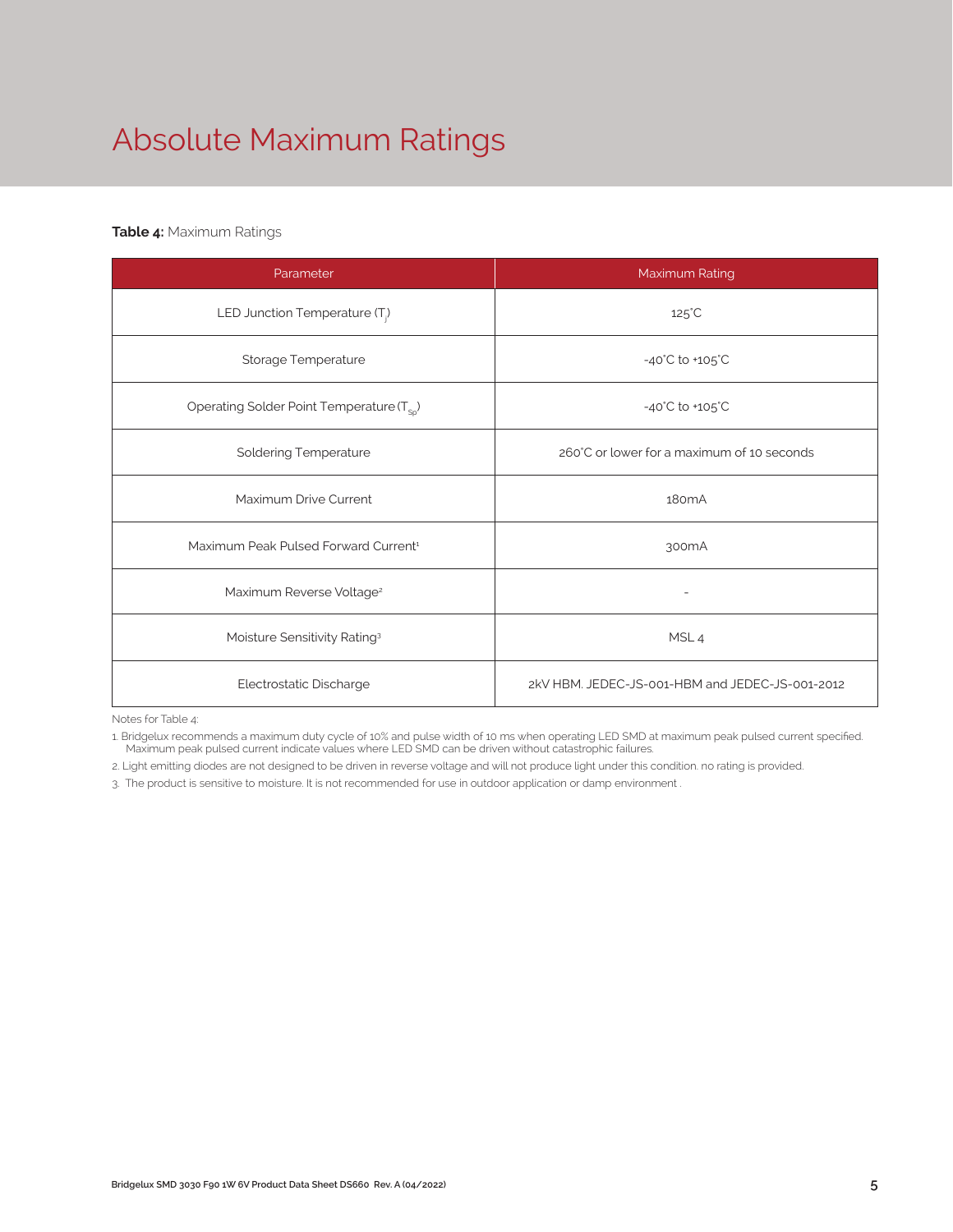### Product Bin Definitions

Table 5 lists the standard photometric luminous flux bins for Bridgelux SMD 3030 LEDs. Although several bins are listed, product availability in a particular bin varies by production run and by product performance. Not all bins are available in all CCTs.

**Table 5:**Luminous flux Bin Definitions at 150mA, T<sub>sp</sub>=25<sup>°</sup>C

| <b>Bin Code</b> | <b>Minimum</b> | <b>Maximum</b> | <b>Unit</b> | <b>Condition</b> |
|-----------------|----------------|----------------|-------------|------------------|
| 12              | 120            | 130            |             |                  |
| 13              | 130            | 140            | 1m          |                  |
| 14              | 140            | 150            |             | $I_{E}$ =150mA   |
| 15              | 150            | 160            |             |                  |

Note for Table 5:

1. Bridgelux maintains a tolerance of  $\pm$  7.5% on luminous flux measurements.

**Table 6:** Forward Voltage Bin Definition at 150mA, T<sub>sp</sub>=25°C

| <b>Bin Code</b> | <b>Minimum</b> | <b>Maximum</b> | <b>Unit</b> | <b>Condition</b> |
|-----------------|----------------|----------------|-------------|------------------|
|                 | 5.8            | 6.0            |             |                  |
|                 | 6.0            | 6.2            |             | $I_F = 150mA$    |
|                 | 6.2            | 6.4            |             |                  |
|                 | 6.4            | 6.6            |             |                  |

Note for Table 6:

1. Bridgelux maintains a tolerance of ± 0.15V on forward voltage measurements.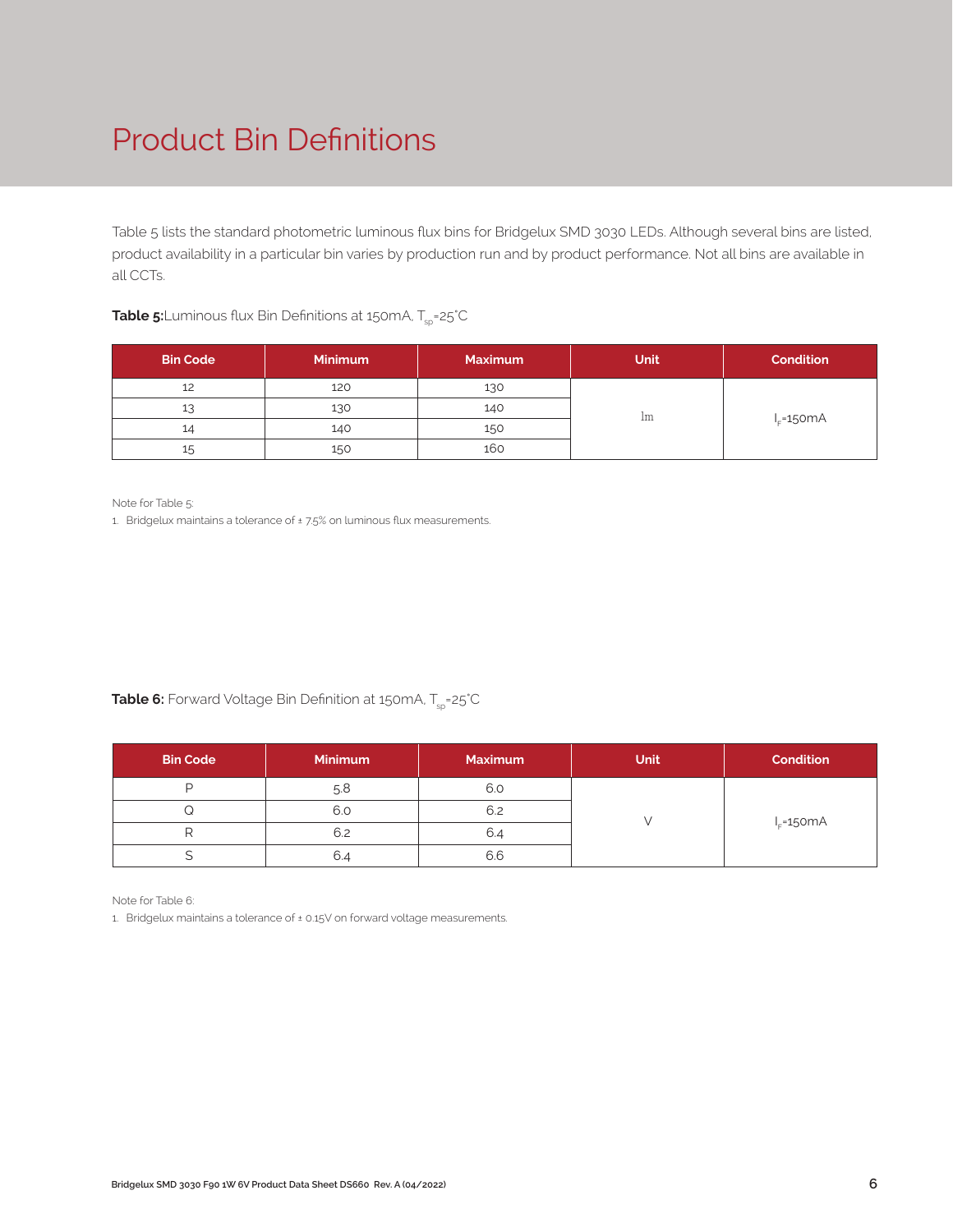### Product Bin Definitions

| <b>CCT</b> |                    | <b>Center Point</b> |        |                   | <b>Minor Axis</b> | <b>Ellipse</b>        |                  |
|------------|--------------------|---------------------|--------|-------------------|-------------------|-----------------------|------------------|
|            | <b>Color Space</b> | X                   | Y      | <b>Major Axis</b> |                   | <b>Rotation Angle</b> | <b>Color Bin</b> |
|            | 3 SDCM             | 0.4578              | 0.4101 | 0.0081            | 0.0042            | 53.7                  | $\mathbf{1}$     |
| 2700K      | 6 SDCM             | 0.4578              | 0.4101 | 0.0162            | 0.0084            | 53.7                  | 1/A/B/C/D        |
|            | 3 SDCM             | 0.4338              | 0.4030 | 0.0083            | 0.0041            | 53.2                  | $\mathbf{1}$     |
| 3000K      | 6 SDCM             | 0.4338              | 0.4030 | 0.0167            | 0.0082            | 53.2                  | 1/A/B/C/D        |
|            | 3 SDCM             | 0.4073              | 0.3917 | 0.0094            | 0.0040            | 54.0                  | 1                |
| 3500K      | 6 SDCM             | 0.4073              | 0.3917 | 0.0185            | 0.0083            | 54.0                  | 1/A/B/C/D        |
|            | 3 SDCM             | 0.3818              | 0.3797 | 0.0094            | 0.0040            | 53.7                  | $\mathbf{1}$     |
| 4000K      | 6 SDCM             | 0.3818              | 0.3797 | 0.0188            | 0.0080            | 53.7                  | 1/A/B/C/D        |
|            | 3 SDCM             | 0.3447              | 0.3553 | 0.0082            | 0.0035            | 59.6                  | $\mathbf{1}$     |
| 5000K      | 6 SDCM             | 0.3447              | 0.3553 | 0.0164            | 0.0071            | 59.6                  | 1/A/B/C/D        |
|            | 3 SDCM             | 0.3287              | 0.3417 | 0.0082            | 0.0035            | 59.1                  | $\mathbf{1}$     |
| 5700K      | 6 SDCM             | 0.3287              | 0.3417 | 0.0149            | 0.0064            | 59.1                  | 1/A/B/C/D        |
|            | 3 SDCM             | 0.3123              | 0.3282 | 0.0067            | 0.0029            | 58.6                  | $\mathbf{1}$     |
| 6500K      | 6 SDCM             | 0.3123              | 0.3282 | 0.0134            | 0.0057            | 58.6                  | 1/A/B/C/D        |

**Table 7:** 3- and 6-step MacAdam Ellipse Color Bin Definitions

Notes for Table 7:

1. Color binning at  $T_{\rm{so}}$ =60°C unless otherwise specified

2. Bridgelux maintains a tolerance of ± 0.007 on x and y color coordinates in the CIE 1931 color space.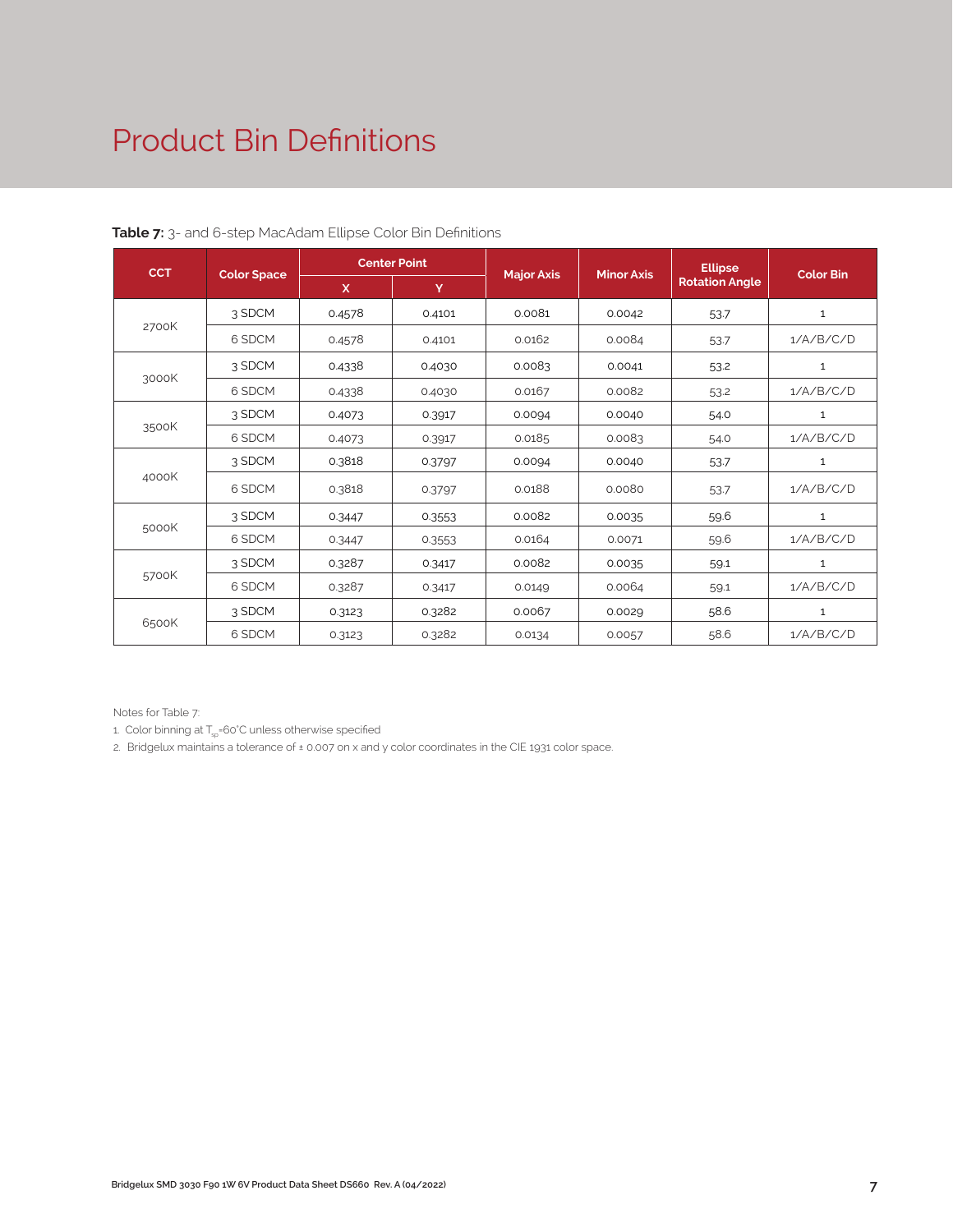### Product Bin Definitions















Figure 1: C.I.E. 1931 Chromaticity Diagram (5 Color Bin Structure, Hot-color Targeted at T<sub>sp</sub>=60°C)

**Bridgelux SMD 3030 F90 1W 6V Product Data Sheet DS660 Rev. A (04/2022)**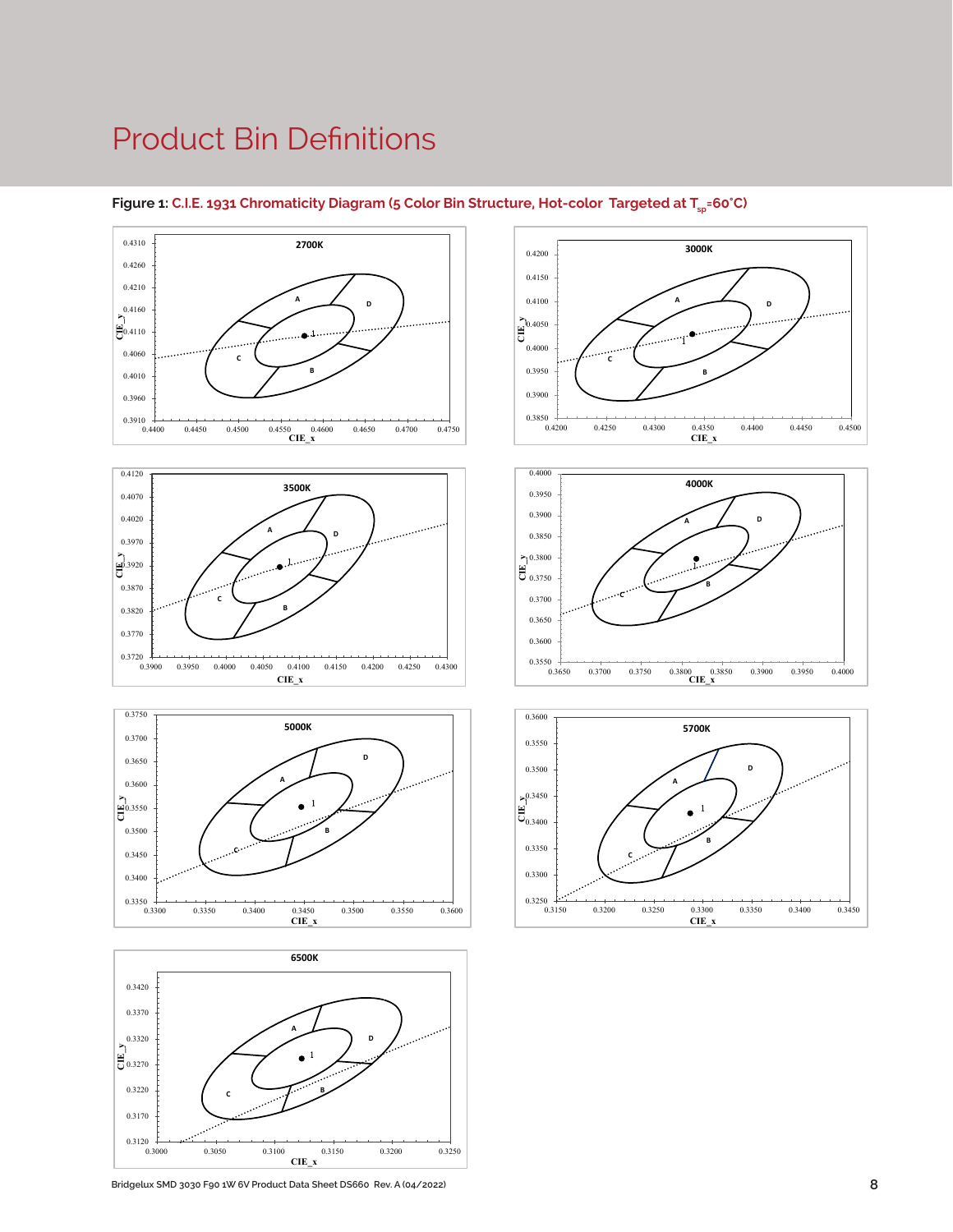### Performance Curves

#### Figure 2: Drive Current vs. Voltage (T<sub>sp</sub>=25°C)



#### **Figure 3: Typical Relative Luminous Flux vs. Drive Current**<sup>1</sup> **(Tsp=25°C)**



Note for Figure 3:

1. Pulse width modulation (PWM) is recommended for dimming effects.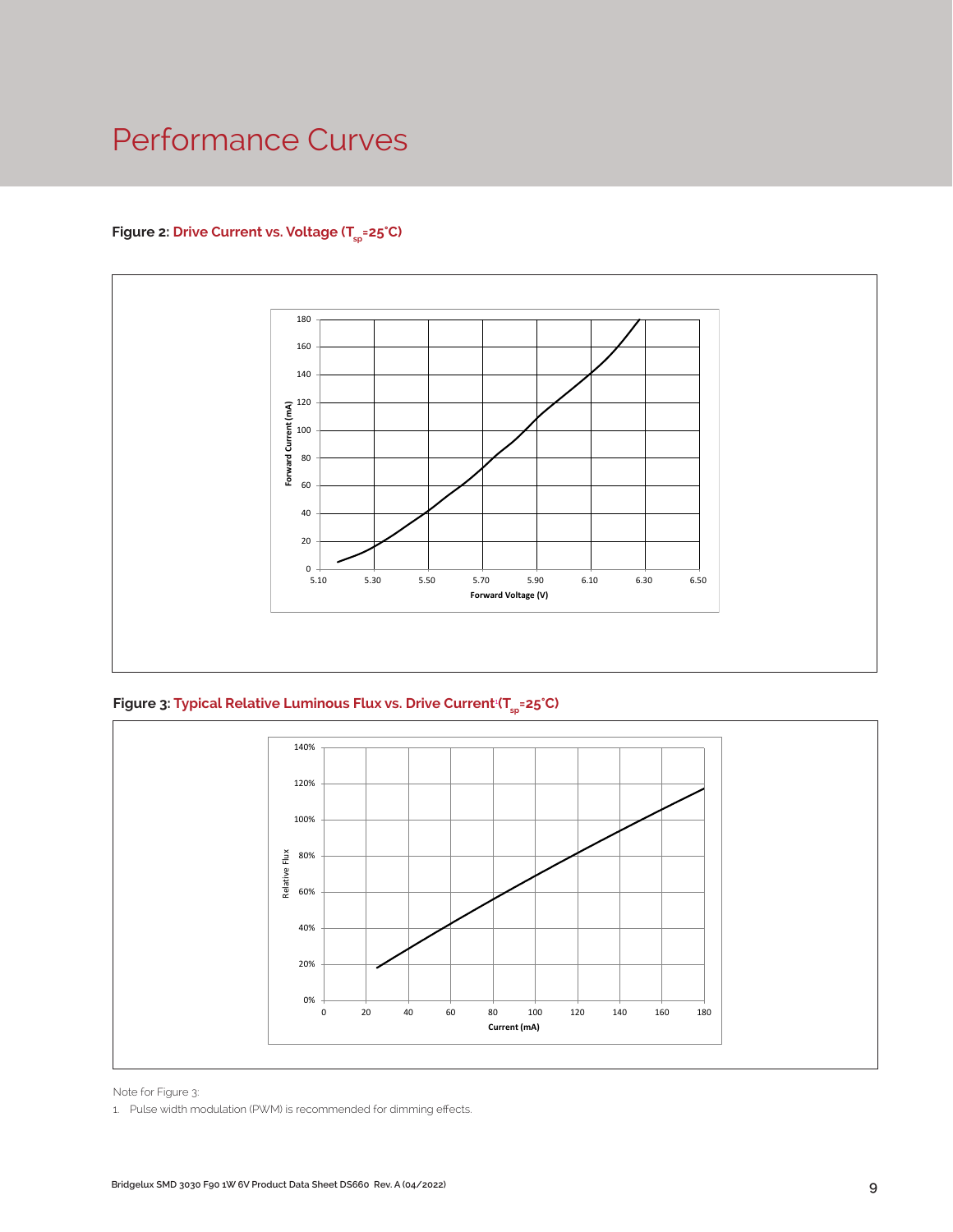### Performance Curves



#### **Figure 4: Typical Relative Flux vs. Solder Point Temperature**

**Figure 5: Typical ccx Shift vs. Solder Point Temperature**



Notes for Figures 4 & 5:

3. For other color SKUs, the shift in color will vary. Please contact your Bridgelux Sales Representative for more information.

<sup>1.</sup> Characteristics shown for warm white based on 3000K 90 CRI.

<sup>2.</sup> Characteristics shown for neutral white based on 4000K 90 CRI.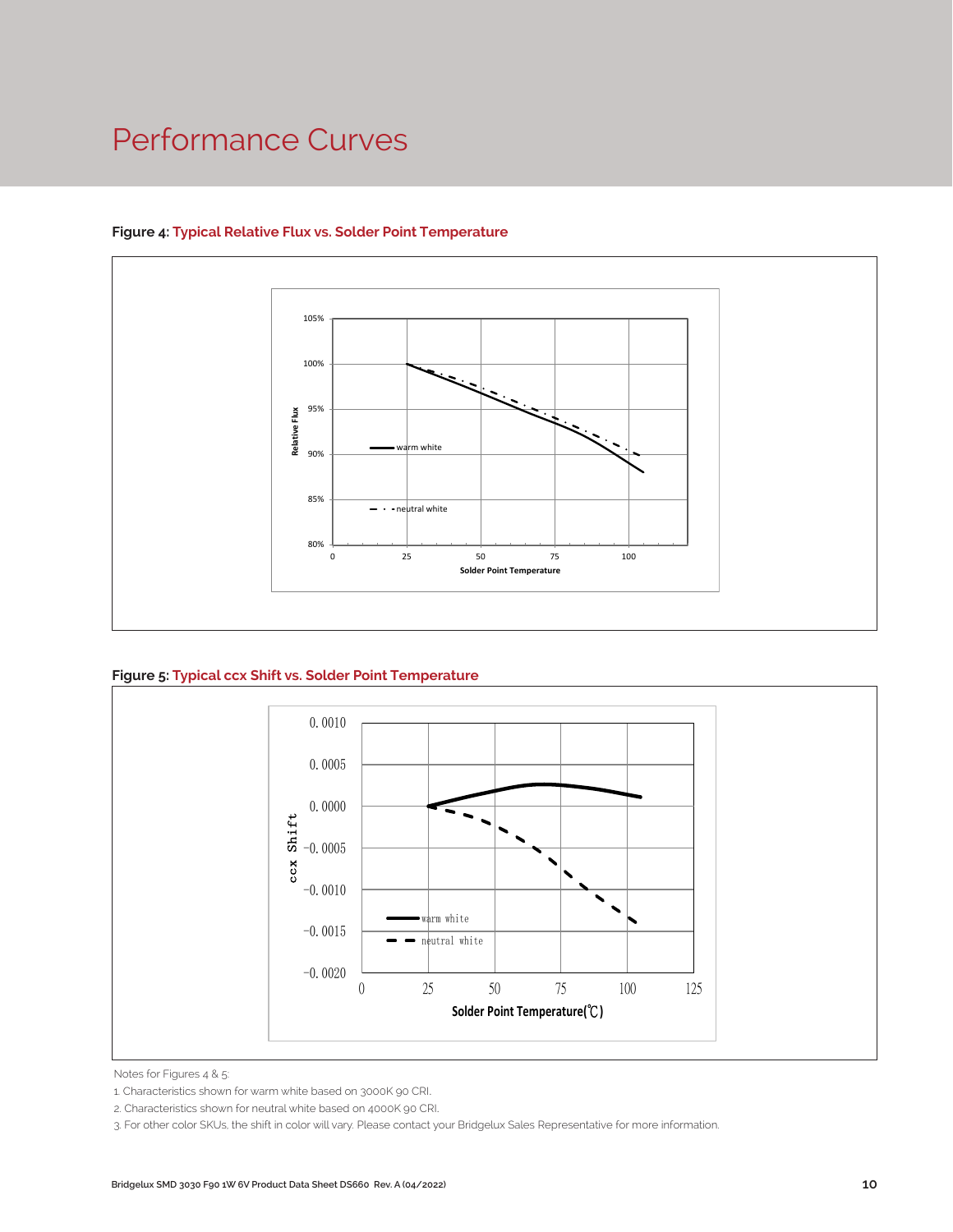### Performance Curves



#### **Figure 6: Typical ccy Shift vs. Solder Point Temperature**

Notes for Figure 6:

1. Characteristics shown for warm white based on 3000K 90 CRI.

2. Characteristics shown for neutral white based on 4000K 90 CRI.

.<br>Pl.<br>your Bridgelux Sales Representative for more information<br>of the Sales Representative for more information<br>of the Sales Representative for more information<br>of the Sales Representative for more information of the Sales 3. For other color SKUs, the shift in color will vary. Please contact your Bridgelux Sales Representative for more information.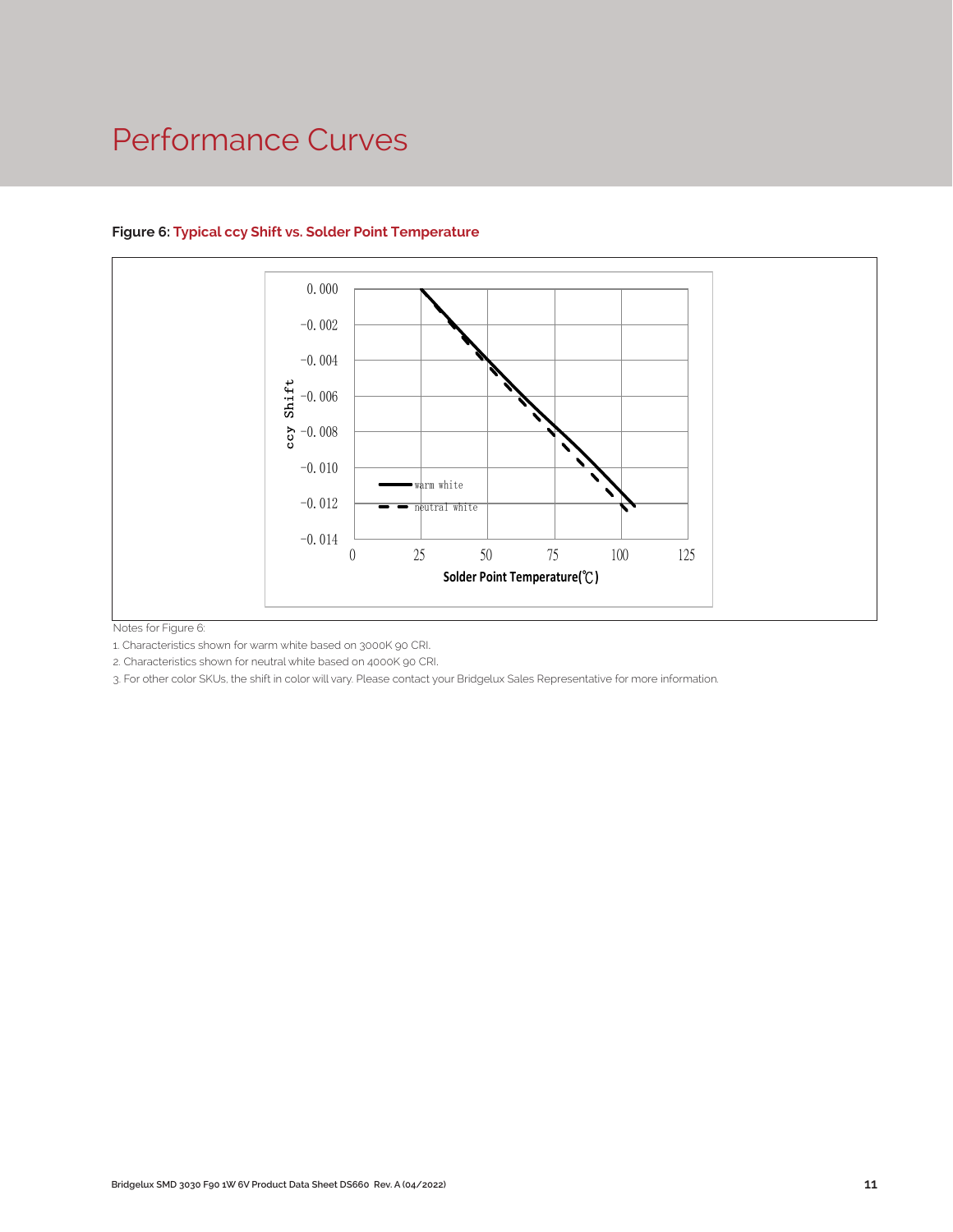### Typical Radiation Pattern



#### Figure 7: Typical Spatial Radiation Pattern at 100mA, T<sub>en</sub>=25°C

Notes for Figure 7:

1. Typical viewing angle is 120°. .

2. The viewing angle is defined as the off axis angle from the centerline where luminous intensity (Iv) is ½ of the peak value.

#### Figure 8: Typical Polar Radiation Pattern at 100mA, T<sub>sp</sub>=25°C

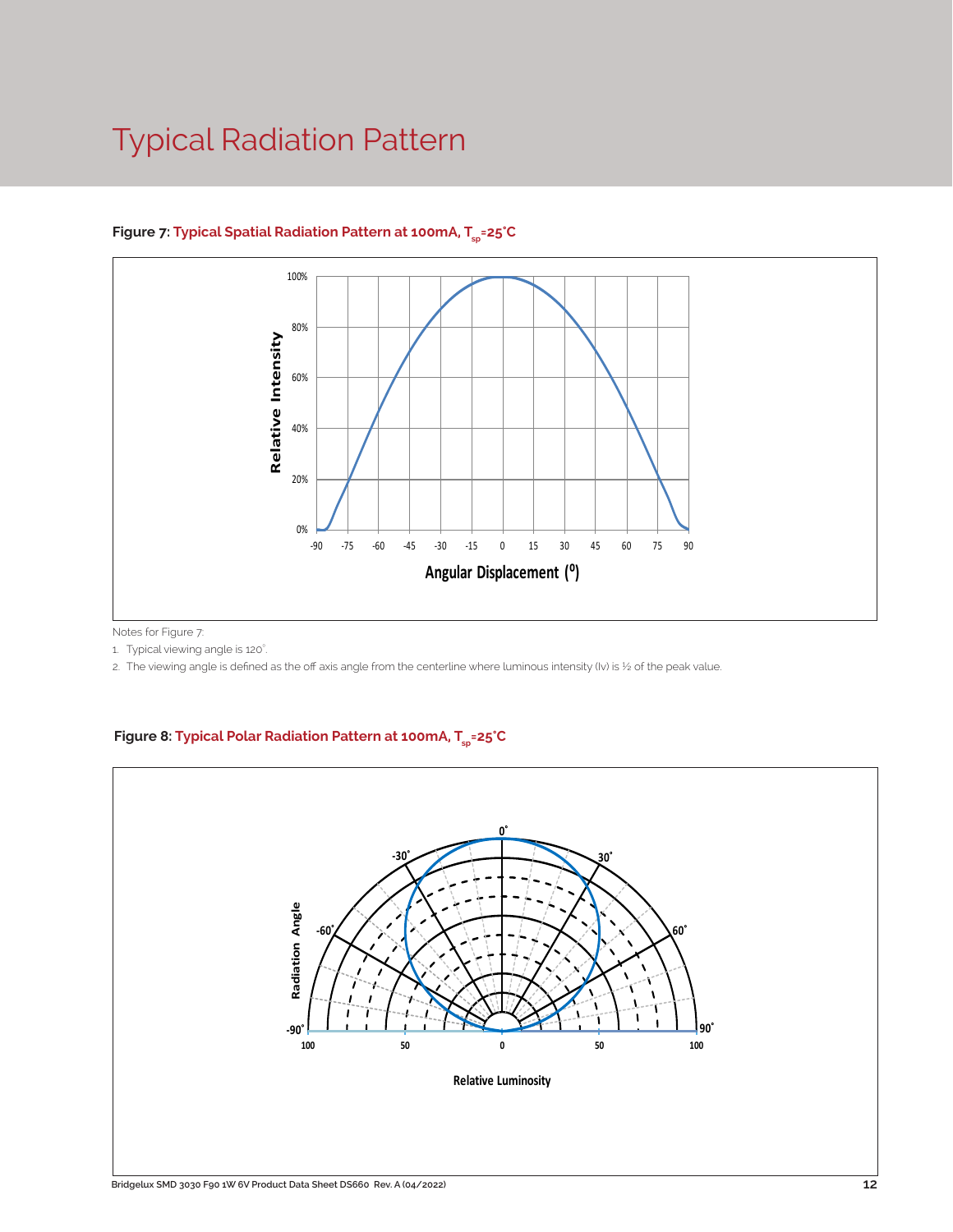# Typical Color Spectrum

#### **Figure 9: Typical Color Spectrum**



Notes for Figure 9:

1. Color spectra measured at nominal current for Tsp = 25°C

2. Spectra are provides as reference only and are not a guarantee of performance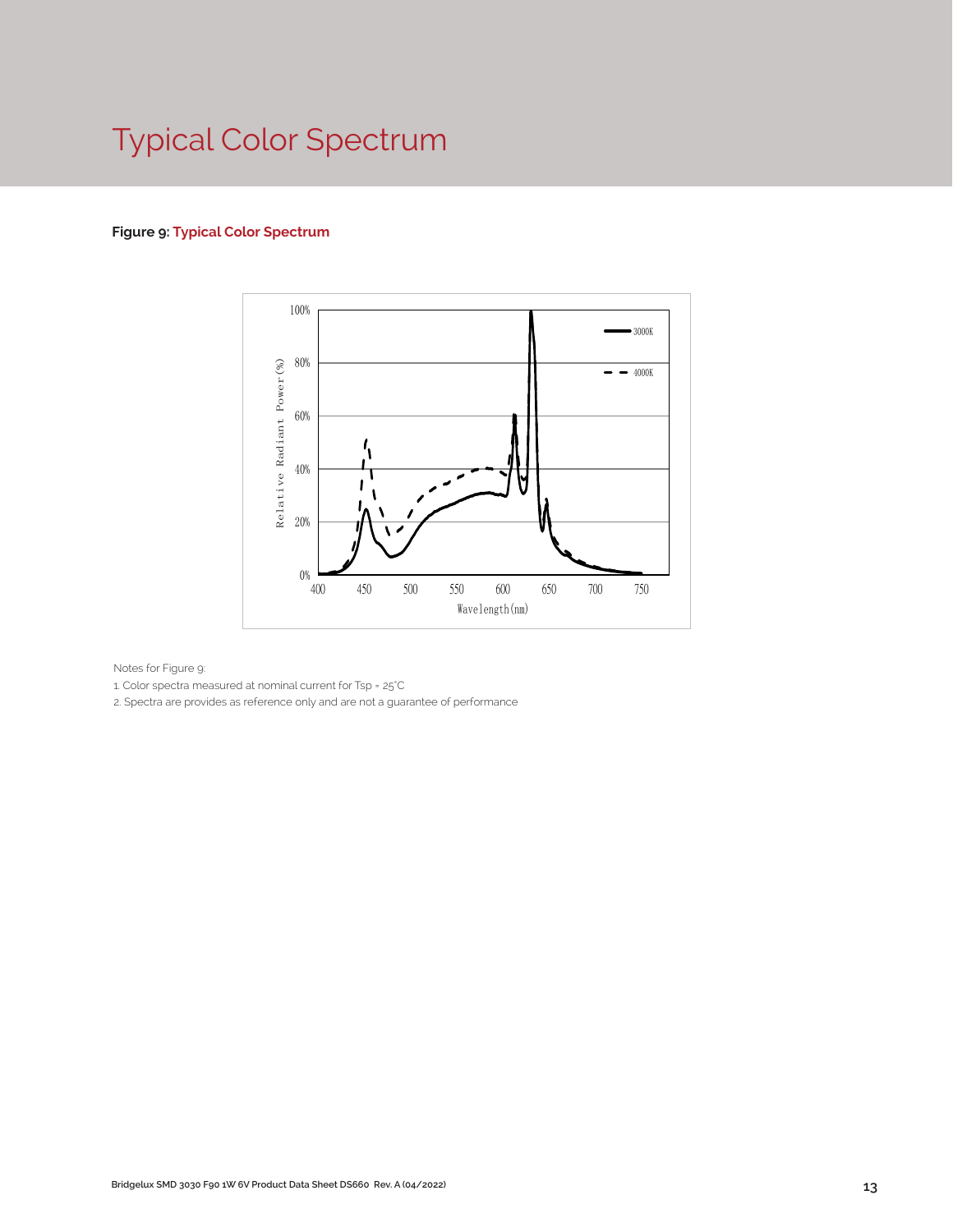### Mechanical Dimensions

#### **Figure 10: Drawing for SMD 3030**





Notes for Figure 10:

- 1. Drawings are not to scale.
- 2. Drawing dimensions are in millimeters.
- 3. Unless otherwise specified, tolerances are ± 0.10mm.

#### **Recommended PCB Soldering Pad Pattern**

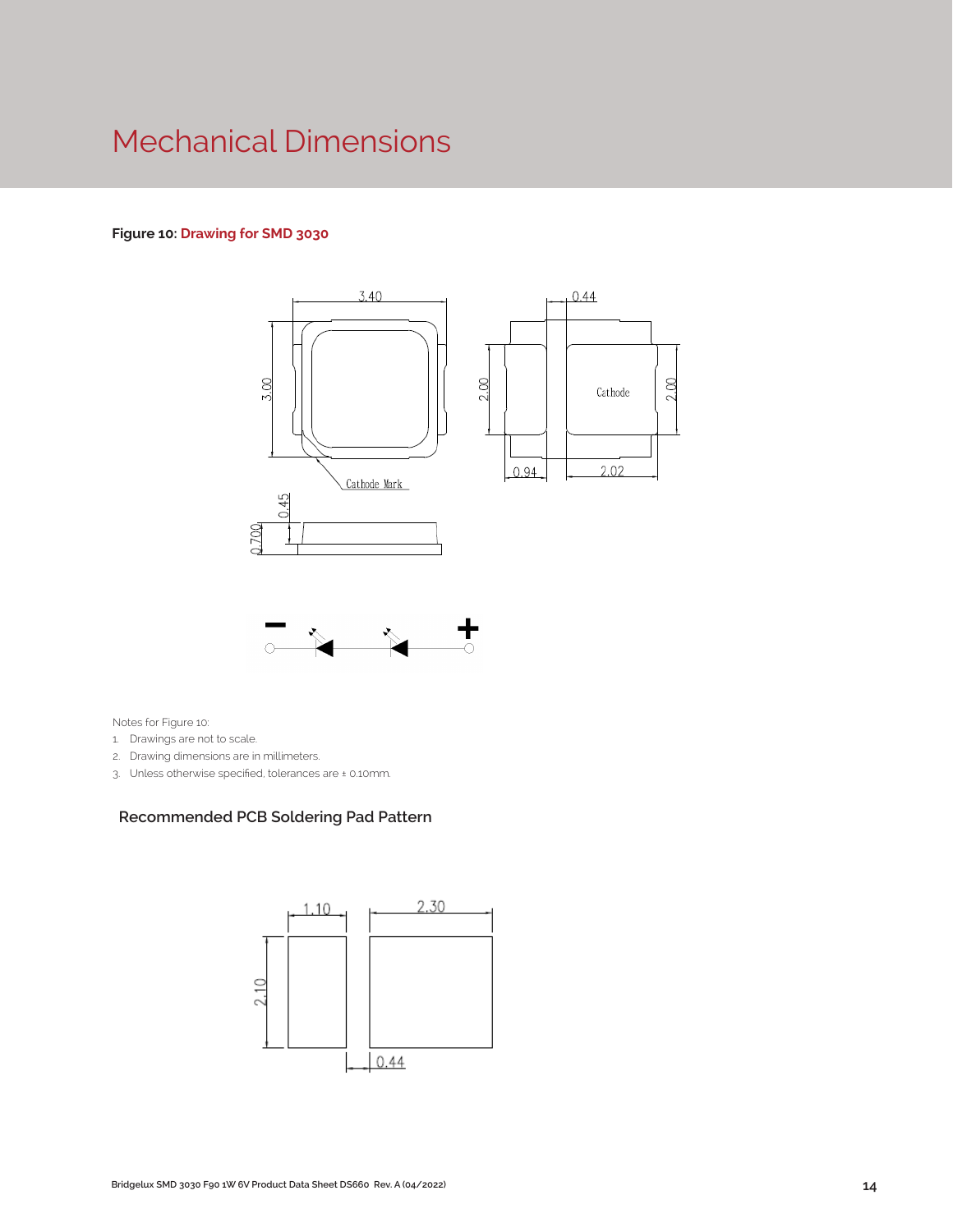# Reliability

#### **Table 8:** Reliability Test Items and Conditions

| No.            | <b>Items</b>                        | Reference<br><b>Standard</b> | Test Conditions                                                                                        | <b>Drive</b><br><b>Current</b> | <b>Test Duration</b> | <b>Units</b><br><b>Failed/Tested</b> |
|----------------|-------------------------------------|------------------------------|--------------------------------------------------------------------------------------------------------|--------------------------------|----------------------|--------------------------------------|
| $\mathbf{1}$   | Moisture/Reflow Sensitivity         | J-STD-020E                   | $Tstd = 260°C$ , 10sec,<br>Precondition: 60°C, 60%RH, 168hr                                            |                                | 3 reflows            | 0/22                                 |
| $\overline{c}$ | Low Temperature Storage             | JESD22-A119                  | $T_a = -40^{\circ}C$                                                                                   | $\overline{\phantom{a}}$       | 1000 hours           | 0/22                                 |
| 3              | High Temperature Storage            | JESD22-A103D                 | $T_a = 100^{\circ}$ C                                                                                  |                                | 1000 hours           | 0/22                                 |
| 4              | Low Temperature Operating Life      | JESD22-A108D                 | $T_s = -40^{\circ}C$                                                                                   | 150 <sub>m</sub> A             | 1000 hours           | 0/22                                 |
| 5              | Temperature Humidity Operating Life | JESD22-A101C                 | $T_{\rm sn}$ =85°C, RH=85%                                                                             | 150 <sub>m</sub> A             | 1000 hours           | 0/22                                 |
| 6              | High Temperature Operating Life     | JESD22-A108D                 | $T_{\rm sn}$ =105°C                                                                                    | 180 <sub>m</sub> A             | 1000 hours           | 0/22                                 |
| $\overline{7}$ | Power switching                     | IEC62717:2014                | $T_{\rm sn}$ = 105°C<br>30 sec on, 30 sec off                                                          | 180 <sub>m</sub> A             | 30000 cycles         | 0/22                                 |
| 8              | Thermal Shock                       | JESD22-A106B                 | $T_a = -40^{\circ}C - 100^{\circ}C$ ;<br>Dwell: 15min; Transfer: 10sec                                 | $\sim$                         | 200 cycles           | 0/22                                 |
| 9              | Temperature Cycle                   | JESD22-A104E                 | $T_a = -40^{\circ}C - 100^{\circ}C$ ;<br>Dwell at extreme temperature: 15min;<br>Ramp rate < 105°C/min |                                | 200 cycles           | 0/22                                 |
| 10             | Electrostatic Discharge             | JS-001-2012                  | HBM, $2KV$ , $1.5k\Omega$ , 100pF,<br>Alternately positive or negative                                 | $\overline{\phantom{a}}$       |                      | 0/22                                 |

#### Passing Criteria

| <b>Item</b>                     | <b>Symbol</b> | <b>Test Condition</b> | <b>Passing Criteria</b> |
|---------------------------------|---------------|-----------------------|-------------------------|
| Forward Voltage                 |               | 150 <sub>m</sub> A    | ΔVf<10%                 |
| Luminous Flux                   | ۲v            | 150 <sub>m</sub> A    | ΔFν<30%                 |
| <b>Chromaticity Coordinates</b> | (x, y)        | 150 <sub>m</sub> A    | Δu'v'<0.007             |

Notes for Tables 8:

1. Measurements are performed after allowing the LEDs to return to room temperature

2.  $T_{\scriptscriptstyle \rm std}$  : reflow soldering temperature;  $T_{\scriptscriptstyle \rm a}$  : ambient temperature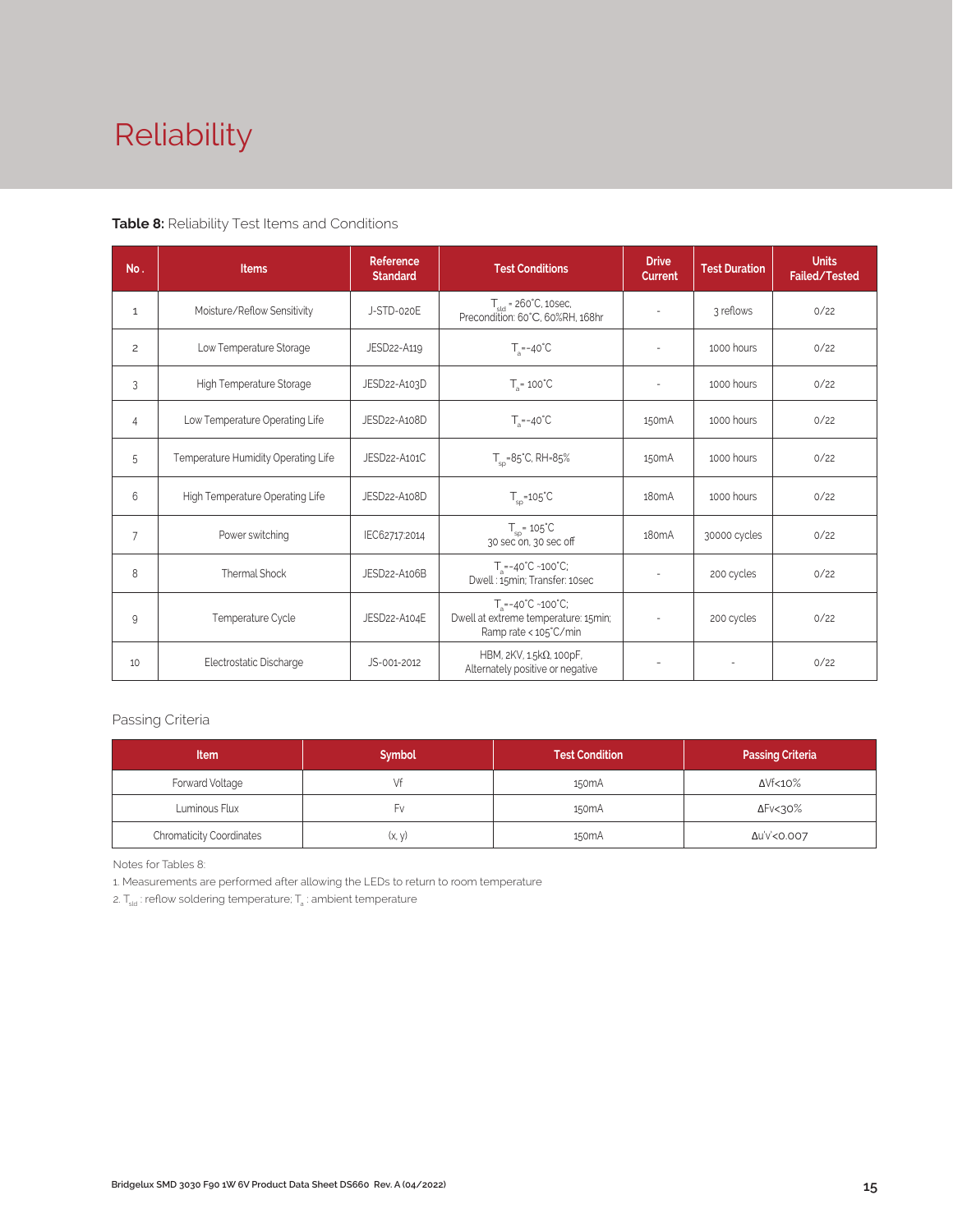### Reflow Characteristics

#### **Figure 11 : Reflow Profile**



| <b>Profile Feature</b>                                                 | <b>Lead Free Assembly</b> |  |  |
|------------------------------------------------------------------------|---------------------------|--|--|
| Temperature Min. (Ts_min)                                              | $160^{\circ}$ C           |  |  |
| Temperature Max. (Ts_max)                                              | $205^{\circ}C$            |  |  |
| Time (ts) from Ts_min to Ts_max                                        | 60-150 seconds            |  |  |
| Ramp-Up Rate (TL to Tp)                                                | 3 °C/second               |  |  |
| Liquidus Temperature (TL)                                              | 220 °C                    |  |  |
| Time (TL) Maintained Above TL                                          | 60-150 seconds            |  |  |
| Peak Temp(Tp)                                                          | 260 °C max.               |  |  |
| Time (Tp) Within 5 °C of the Specified Classification Temperature (Tc) | 25 seconds max.           |  |  |
| Ramp-Down Rate (Tp to TL)                                              | 5 °C/second max.          |  |  |
| Time 25 °C to Peak Temperature                                         | 10 minutes max.           |  |  |

#### **Figure 12 : Pick and Place**



Note for Figure 12:

1. When using a pick and place machine, choose a nozzle that has a larger diameter than the LED's emitting surface. Using a Pick-and-Place nozzle with a smaller diameter than the size of the LEDs emitting surface will cause damage and may also cause the LED to not illuminate.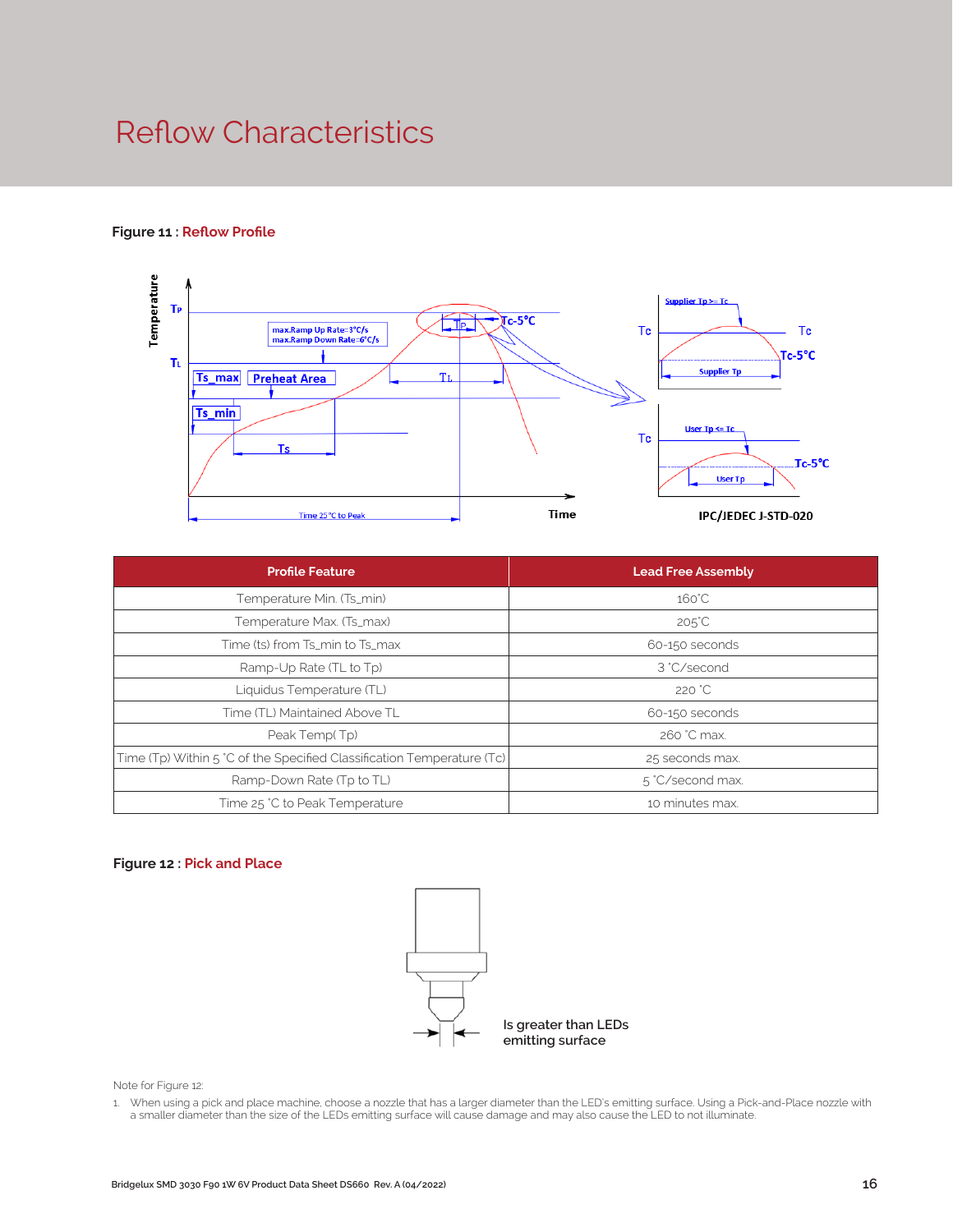

#### **Figure 13: Emitter Reel Drawings**



Note for Figure 13:

1. Drawings are not to scale. Drawing dimensions are in millimeters.

#### **Figure 14: Emitter Tape Drawings**



Note for Figure 14:

1. Drawings are not to scale. Drawing dimensions are in millimeters.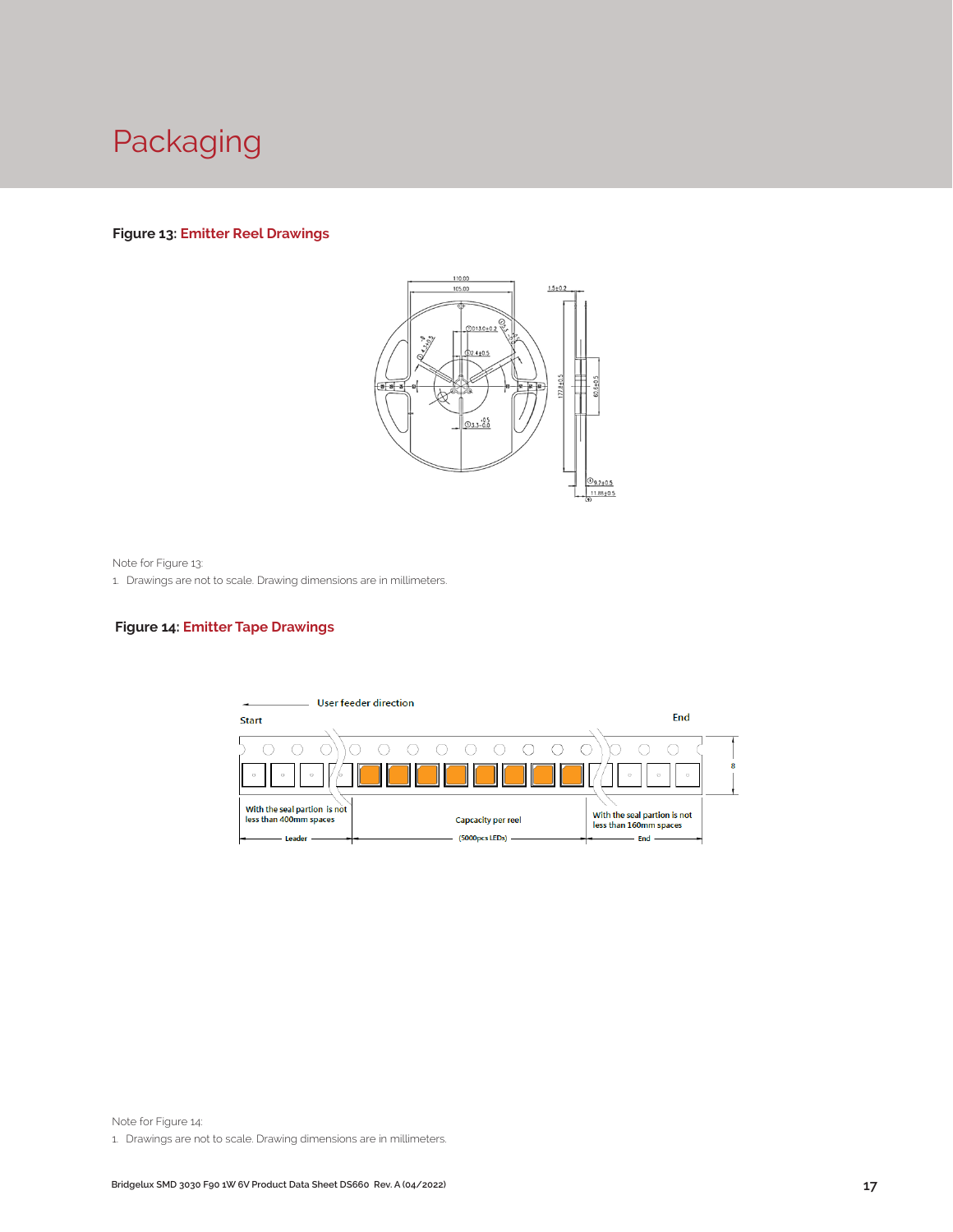### Packaging

#### **Figure 15: Emitter Reel Packaging Drawings**



Note for Figure 15:

1. Drawings are not to scale.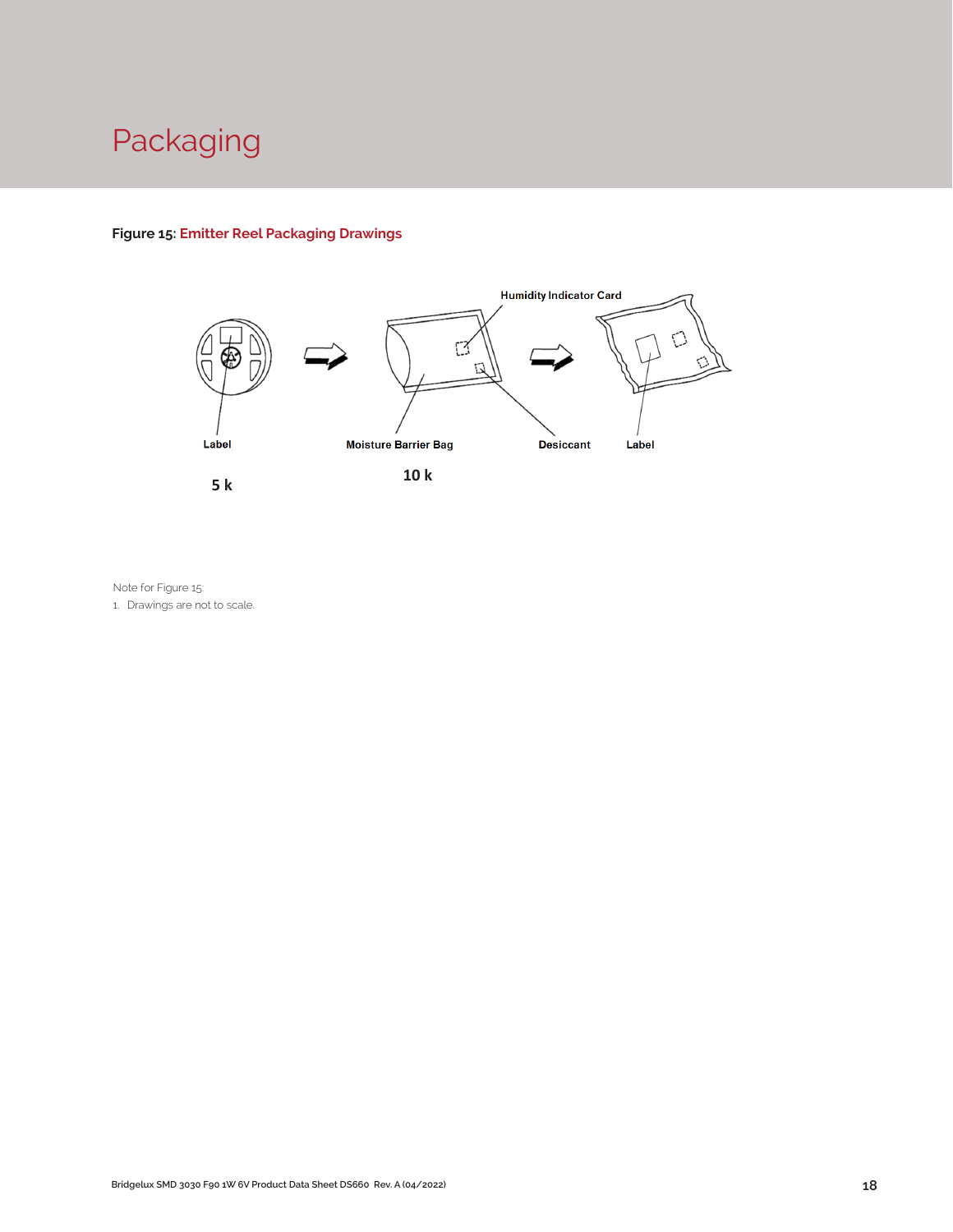### Design Resources

Please contact your Bridgelux sales representative for assistance.

### **Precautions**

#### **CAUTION: CHEMICAL EXPOSURE HAZARD**

Exposure to some chemicals commonly used in luminaire manufacturing and assembly can cause damage to the LED emitter. Please consult Bridgelux Application Note AN51 for additional information.

#### **CAUTION: EYE SAFETY**

Eye safety classification for the use of Bridgelux SMD LED emitter is in accordance with IEC specification EN62471: Photobiological Safety of Lamps and Lamp Systems. SMD LED emitters are classified as Risk Group 1 when operated at or below the maximum drive current. Please use appropriate precautions. It is important that employees working with LEDs are trained to use them safely.

#### **CAUTION: RISK OF BURN**

Do not touch the SMD LED emitter during operation. Allow the emitter to cool for a sufficient period of time before handling. The SMD LED emitter may reach elevated temperatures such that could burn skin when touched.

### **CAUTION**

#### **CONTACT WITH LIGHT EMITTING SURFACE (LES)**

Avoid any contact with the LES. Do not touch the LES of the emitter or apply stress to the LES (yellow phosphor resin area). Contact may cause damage to the emitter

Optics and reflectors must not be mounted in contact with the LES (yellow phosphor resin area).

### Disclaimers

#### **MINOR PRODUCT CHANGE POLICY**

The rigorous qualification testing on products offered by Bridgelux provides performance assurance. Slight cosmetic changes that do not affect form, fit, or function may occur as Bridgelux continues product optimization.

#### **STANDARD TEST CONDITIONS**

Unless otherwise stated, LED emitter testing is performed at the nominal drive current.